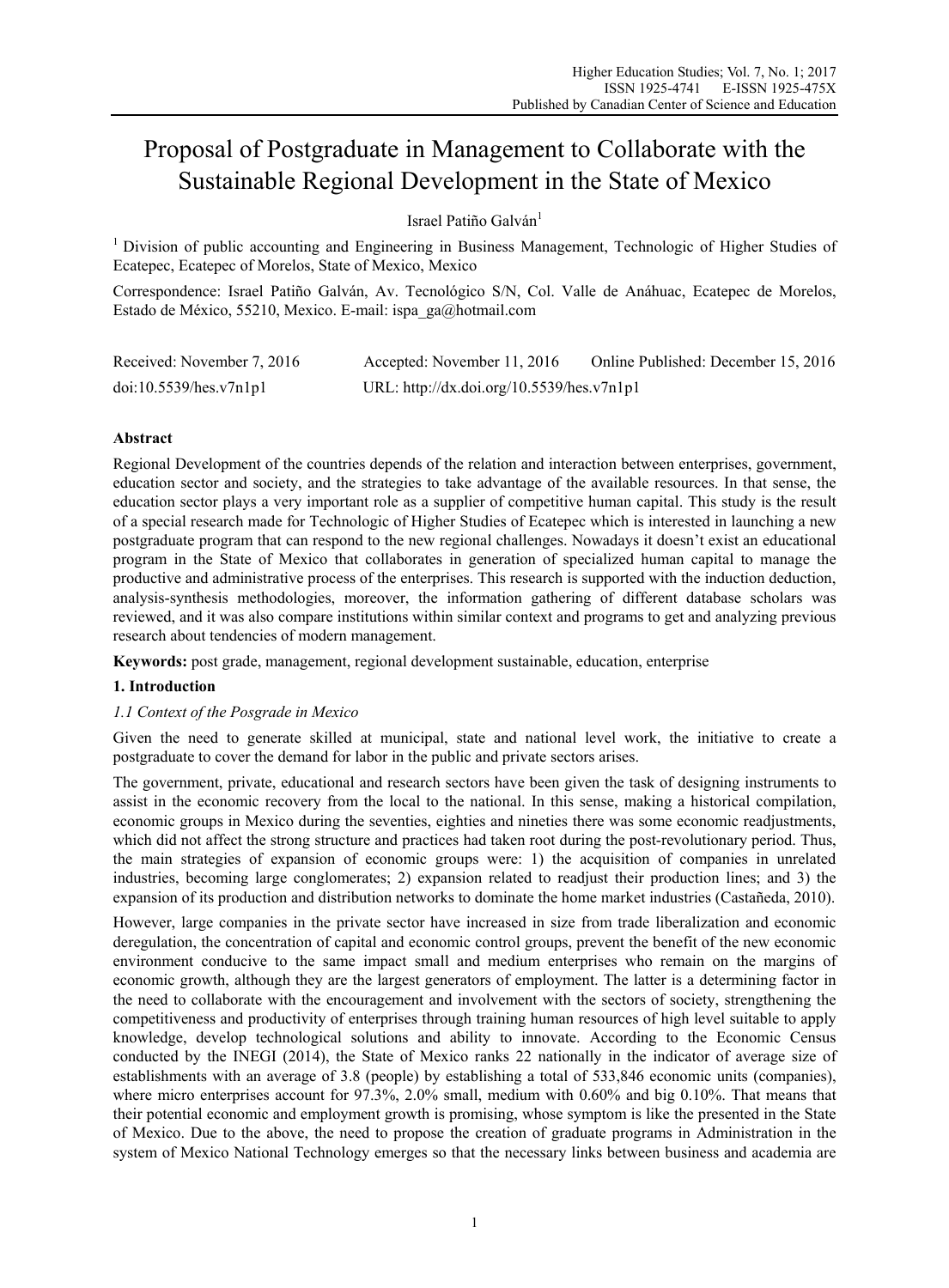generated to form labor quality that can way this sector, and through this we collaborate with the development and growth of small businesses in this sector with growth potential in the medium and long term.

# **2. Fields of Knowledge That Justify the Program Viability**

It is important to know some definitions of Master in a national and international context for this, according to Undersecretary of Higher SES Education (2014) a Master are studies focused on expanding knowledge in a specialty field or discipline and, as appropriate, to enable students to start research or for the innovative application of knowledge. Moreover, the Education USA (2015) indicatesthat a Master is designed to provide additional education or training in the area specialized knowledge beyond the undergraduate level. In this sense, the business school of Washington State University, a master is that where specific expertise in a field of professional studies. The University of Guadalajara U. of G. (2015) indicates that a Master is one that provides knowledge in a discipline or interdisciplinary area, delving into the theoretical, methodological or technological aspects to implement them in professional performance. Such master's degrees, according to the Secretary of Higher Education SES (2014) are divided into two: professionalizing and research. The first consists in identifying lines consistent with the program objectives and areas of knowledge considered in the curriculum areas constituting feasible approach to professional activity for graduate students work. Furthermore, the research. It is the definition of lines of research consistent with the program objectives and areas of knowledge considered in the curriculum that constitute real spaces approach to scientific activity for graduate students. Finally, the Education USA (2015) indicates that professional master's degrees, are programs designed to guide the student to a profession. Professional Masters titles are mostly master's programs finish. This means that do not lead to doctoral programs. Regarding the suggested program of Administration, it is required to know some specific definitions administration. In support of conceptualizing some definitions are presented.

Administration: according Chiavenato (2004), is the process of planning, organizing, directing and controlling the use of resources to achieve organizational goals. For Robbins and Coulter (2005), coordination of work activities carried out so efficiently and effectively with others way and through them. Indicate Hitt, Black and Porter (2006), is the process of structuring and joint use of resources oriented towards achieving goals, to perform tasks in an organizational environment. To Koontz and Weihrich (2004), the process of designing and maintaining an environment in which, working in groups, individuals efficiently meet specific objectivesto this theory was introduced six functions and fourteen principles, these are:

Functions: forecasting, planning, organizing, directing, coordinating, monitoring (control).

Principles: division of labor, authority, discipline, unit command, address, subordination of individual interests to group interests, remuneration, centralization, chain of command, order, equality, stability (personal stability) initiative, team spirit.

On the other hand, it is presented in summary form in Tables 1 and 2, schools and administrative management approaches as part of the state of the art of government.

| Table 1. Administrative schools |
|---------------------------------|
|---------------------------------|

| School                     | Author                                              | Year |
|----------------------------|-----------------------------------------------------|------|
| Scientific management      | Taylor, Gantt, Emerson, Ford                        | 1903 |
| Bureaucratic theory        | Weber                                               | 1909 |
| Classical theory           | Fayol, Guilk, Unwick, Sheldon                       | 1916 |
| Theory of human relations  | Mayo, Follet, Munstenberg, Maslow, McGregor         | 1932 |
| Structuralist theory       | Weber, Etzioni                                      | 1947 |
| System theory              | Von Bertanlaffy, Beer, Ackoff, Forrester, Checkland | 1951 |
| Neoclassical theory        | Druker, O Donnel                                    | 1954 |
| Behavioral theory          | Simon                                               | 1957 |
| Organizational development | McGregor, Arguris                                   | 1962 |
| Contingency Theory         | Chandler, Skinner, Burns                            | 1972 |

Source: Solís (2008), Comparative analysis of administrative process and contribution in project management.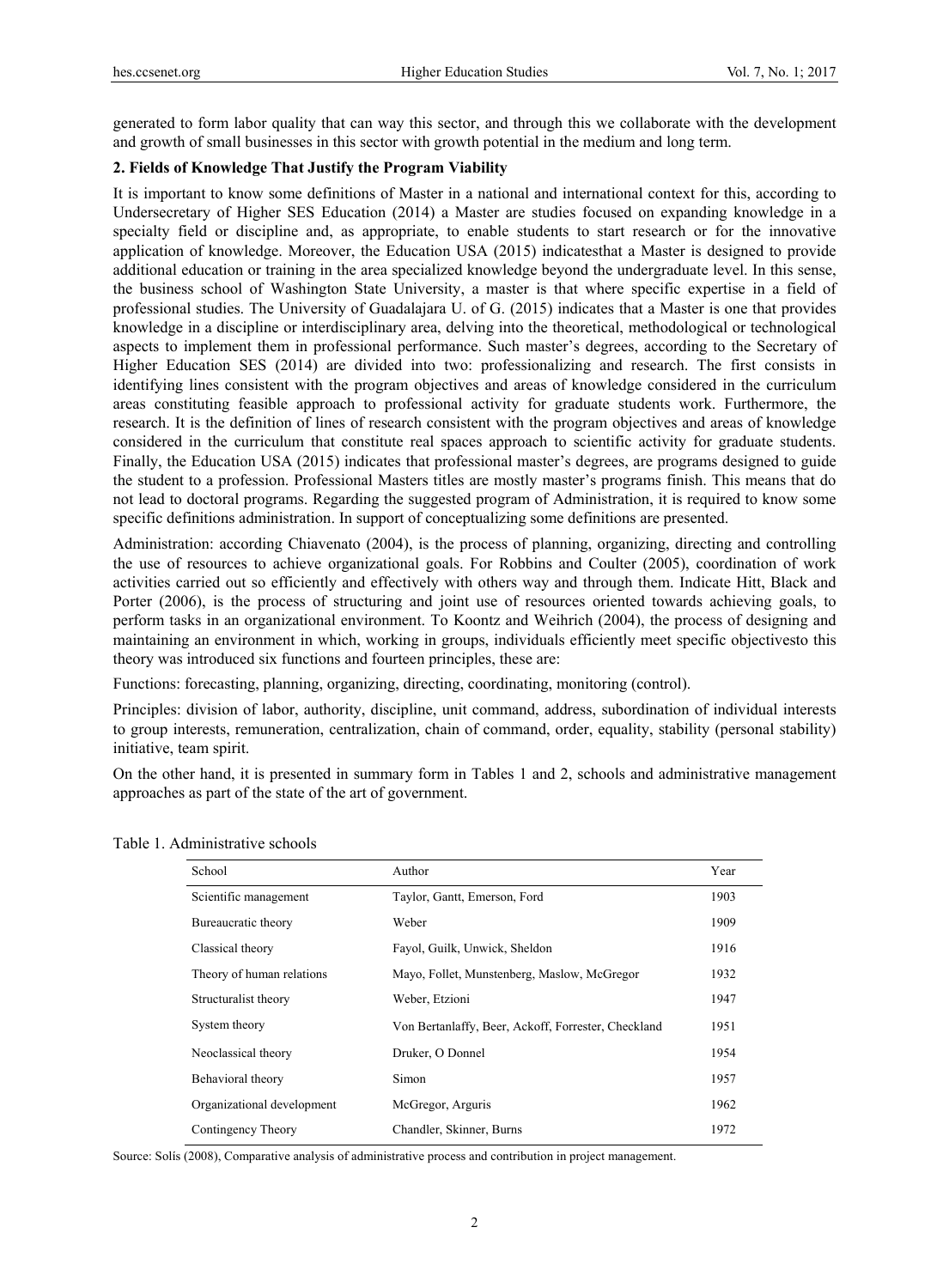## Table 2. Management approaches

| Management Approaches   | Authors                | Year |
|-------------------------|------------------------|------|
| Organization Management | Druker                 | 1969 |
| Smart organizations     | Senge                  | 1990 |
| Strategic planning      | Porter                 | 1990 |
| Empowerment             | Senge                  | 1993 |
| Benchmarking            | Boxwell, Norman, Kears | 1997 |
| Reengineering           | Hammer                 | 1980 |
| Total quality           | Crosby, Deming         | 2005 |

Source: Solís (2008), Comparative analysis of administrative process and contribution in project management.

#### **3. State of the Art in the Fields of Knowledge That Justify the Program Viability**

# *3.1 Challenges of Modern Management*

This section domestic and international challenges and trends on the direction you are taking the administration, called "modern management", Figure 1 are presented. According Certo and Certo (2012), challenges and trends of modern management (Modern Management) are:

- Social responsibility of the company.
- Ethics.
- Sustainability (Sustainability and Sustainability).
- Encouraging creativity and innovation.
- Control.
- Information Technology (use to enhance administration).



Figure 1. Challenges and trends of modern management

Source: Owner (2016), taken from Certo & Certo (2012), Modern Management.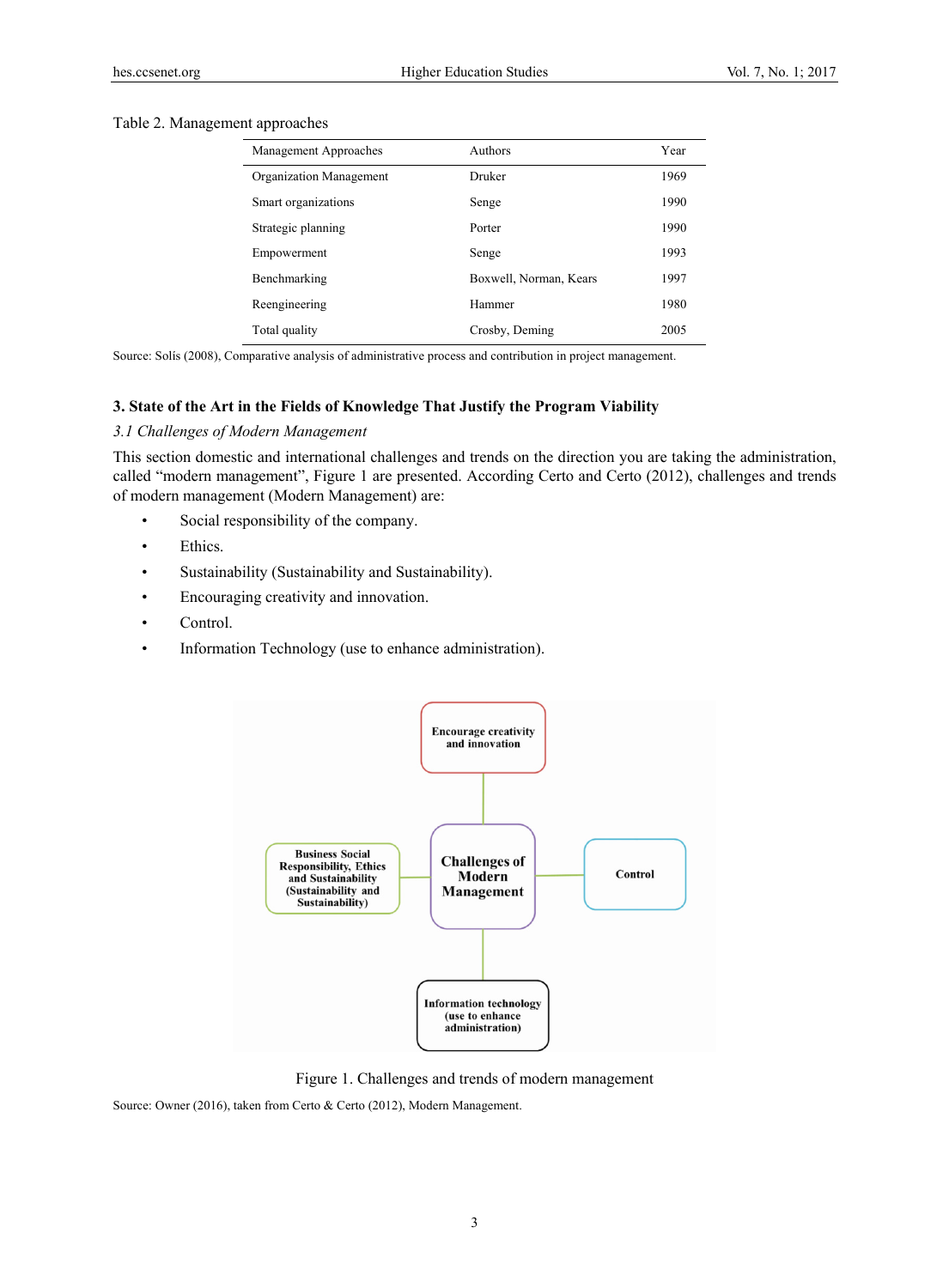In this sense, studies on the administration point to a few requirements regarding the construction of new conceptual and methodological foundations to address current market needs, so the new requirements imposed by the contemporary market dynamics practices administrative can be summarized in five trends that mark the evolution of markets Certo and Certo (2012):

- The transition from industrial society to post-industrial.
- The globalization.
- The entrance of the new era of information society.
- The application of the principles of sustainable development.
- The emphasis on innovation and knowledge.

#### *3.2 Trends in Training Administration*

In Mexico, trends in training Administrators are consistent with international trends and present some peculiarities. In 2014, the National Coordination Graduate of the National Association of Colleges and Schools of Accounting and Administration (ANFECA) conducted a study with the following objectives: a) know the state that keep the postgraduate courses of higher education institutions affiliated the ANFECA; b) know the vision of the different stakeholders of higher education institutions affiliated to the ANFECA. The results showed that the Master in management is offered in 69% of Institutions of Higher Education (IHE), followed by the Master of Finance given in 42% of the IHE and the Master of Marketing; that imparts 36% of IHE and occupy the last places the Masters of International Business (18%), Administrative Computing (13%) and Accounting 18%. In addition to this, the additional offering that constitute a minority of existing programs in higher education institutions, among which are: the taxes and tax contributions, technology management and information systems, public administration, Senior Management and Technology Management found. Moreover, the number of master's degrees in Social Sciences found in the National Program of Quality Graduate (NPQG/PNPC), according to System Consulting SC-CONACYT (2015) in the State of Mexico totaling 18, of which 4 of them relate to administration:

- 1) Master degree in social sciences with specialization in municipal development.
- 2) Master in public administration and government.
- 3) Master sustainable regional and metropolitan studies.
- 4) Masters in management.

This creates opportunities to strengthen the region directly in the state of Mexico, with the formation of qualified human resources, collaborate with linking with sectors of society as well as strengthening competitiveness and productivity of enterprises.

### *3.3 Impact on the Education Sector, Result of Studies of Supply and Demand*

The labor demand largely determines the requirements of supply is expected that to be attended by various educational institutions. First, of the enterprise structure that need the laboral offer has a shift towards the tertiary sector that has manifested itself globally. According to Hernandez (Laos, Bordonaro, & Huitrón, 2000) in countries like the United States it has been significant growth in the tertiary and secondary sectors to the detriment of agriculture. In Mexico, for 1997, employment in the tertiary sector reached 53.3%. Also, for the Mexican case, the trends point to lower absorption of labor supply in formal employment and sustained growth in informal jobs, a trend that has continued since 1987 until today. However, the economic future of the country depends on the combination of factors of production, it is estimated that by 2020 the future will be strongly influenced by the growth in the investment made in both physical and human capital, in this regard, factor "work", plays a primary task, not only because of the amount required but the quality of it (Hernández  $\&$  flames, 2006). Expectations aspire to formal employment with fair remuneration the emergence of considerably reduced in a scenario in which unemployment and lack of economic growth have been the main features of the Mexican economy over the last thirty years, however, new partners of the global cultural exchange markets have allowed the generation of new opportunities for those who can be inserted into the era of knowledge and information with higher levels of education and specialized of previous generations. However, the economic future of the country depends on the combination of factors of production, it is estimated that by 2020 the future will be influenced by the growth in the investment made in both physical and human capital, in this regard, factor "work", plays a primary task, not only because of the amount required but the quality of it (Hernández & flames, 2006). Expectations aspire to formal employment with fair remuneration the emergence of considerably reduced in a scenario in which unemployment and lack of economic growth have been the main features of the Mexican economy over the last thirty years, however, new partners of the global cultural exchange markets have allowed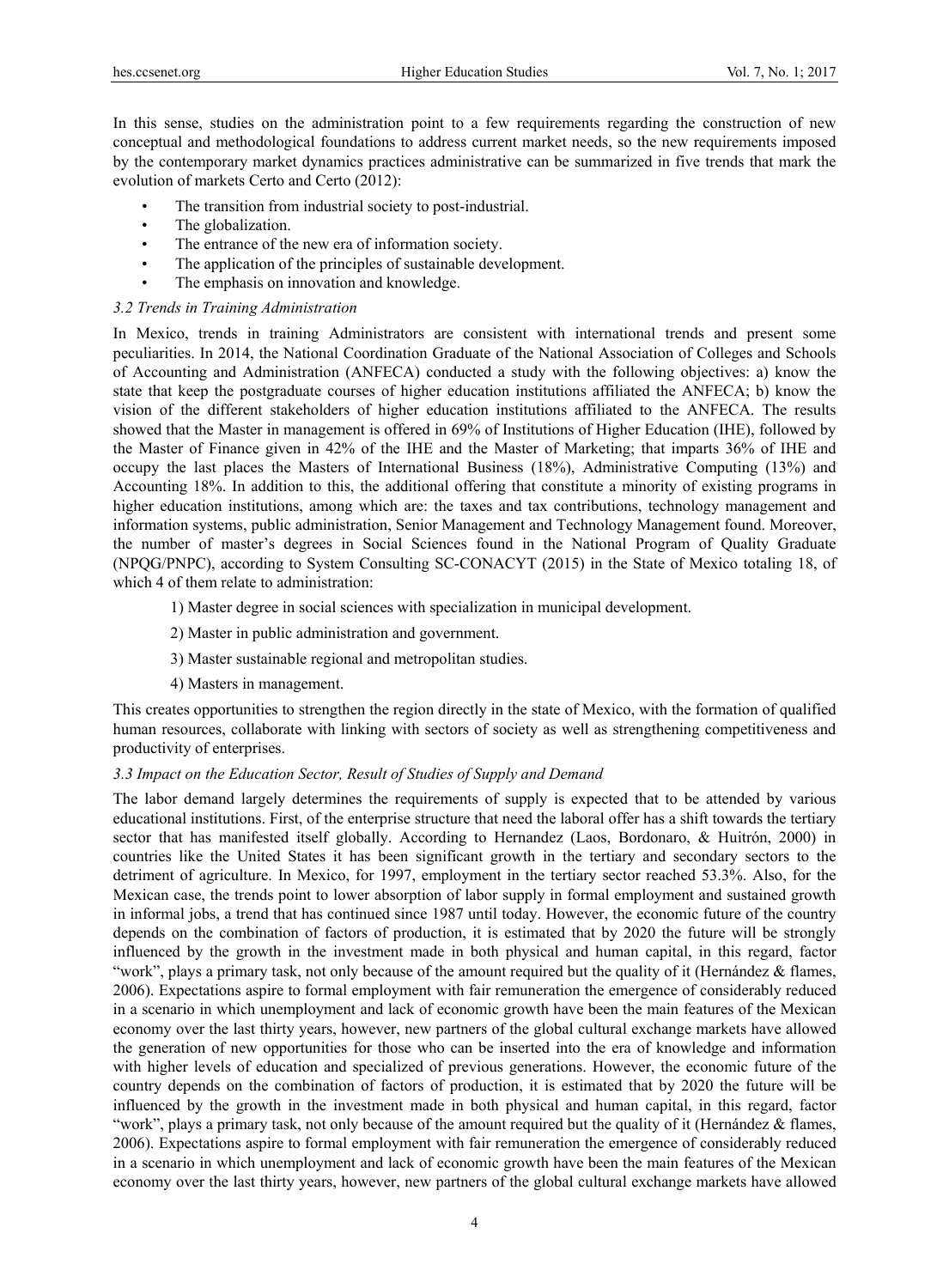the generation of new opportunities for those who can be inserted into the era of knowledge and information with higher levels of education and specialized of previous generations.

About the offer and demand of professionals for career and education, graduates of graduate jobs manage to engage in professionalizing a percentage greater than 50%, which is the most characteristic feature of this educational level. This is most graduates include: Mathematics, Physics and Astronomy, areas where the net supply of professionals is below demand, and there is a significant shortage that should be taken as a stimulus to expansion. After careers in natural sciences and mathematics, there are three areas relatively well placed in the labor market: Chemical Sciences, Architecture and Design and Administrative Economic Sciences, which manage to drop nearly 70% of its graduates graduate in professionalizing occupations. About income level depending on the level of education, the magnitude of the wage premium is significantly higher for graduates of graduate (109.6%) than for graduates of degree (67.2%) resulting in an improvement in quality of life. With respect to employment projections to 2020, realizes the remarkable concentration of productive jobs for professionals with graduate degrees in insofar as 4 out of 5 of those jobs correspond to the following areas of knowledge (see Table 3 and Figure 2).

|  | Table 3. Concentration of productive jobs in Mexico for graduates |  |
|--|-------------------------------------------------------------------|--|
|  |                                                                   |  |

| Area                                      | Percentage |
|-------------------------------------------|------------|
| Economic Management                       | 23.60%     |
| <b>Education and Pedagogy</b>             | 17.60%     |
| Health sciences, nutrition and biomedical | 17.30%     |
| Social and political sciences             | 12%        |
| Engineering                               | 8%         |
| Others                                    | 21.50%     |
| Total                                     | $100.00\%$ |

Source: Owner taken of Hernández, Solís & Stefanovich (2012).



## Figure 2. Concentration of productive jobs for graduates

Source: owner (2016), taken of Table 3.

The projections also suggest that the relative importance of quality jobs for graduates with professionalizing graduate jobs will remain largely unchanged rising from 85% in 2009 to 83.2% in 2015 and 81.2% in 2020. Globally, graduates of some areas of knowledge retain high proportions of quality jobs (equal to or greater than 90%), as in the case of postgraduates in areas such as education and pedagogy, chemical sciences and health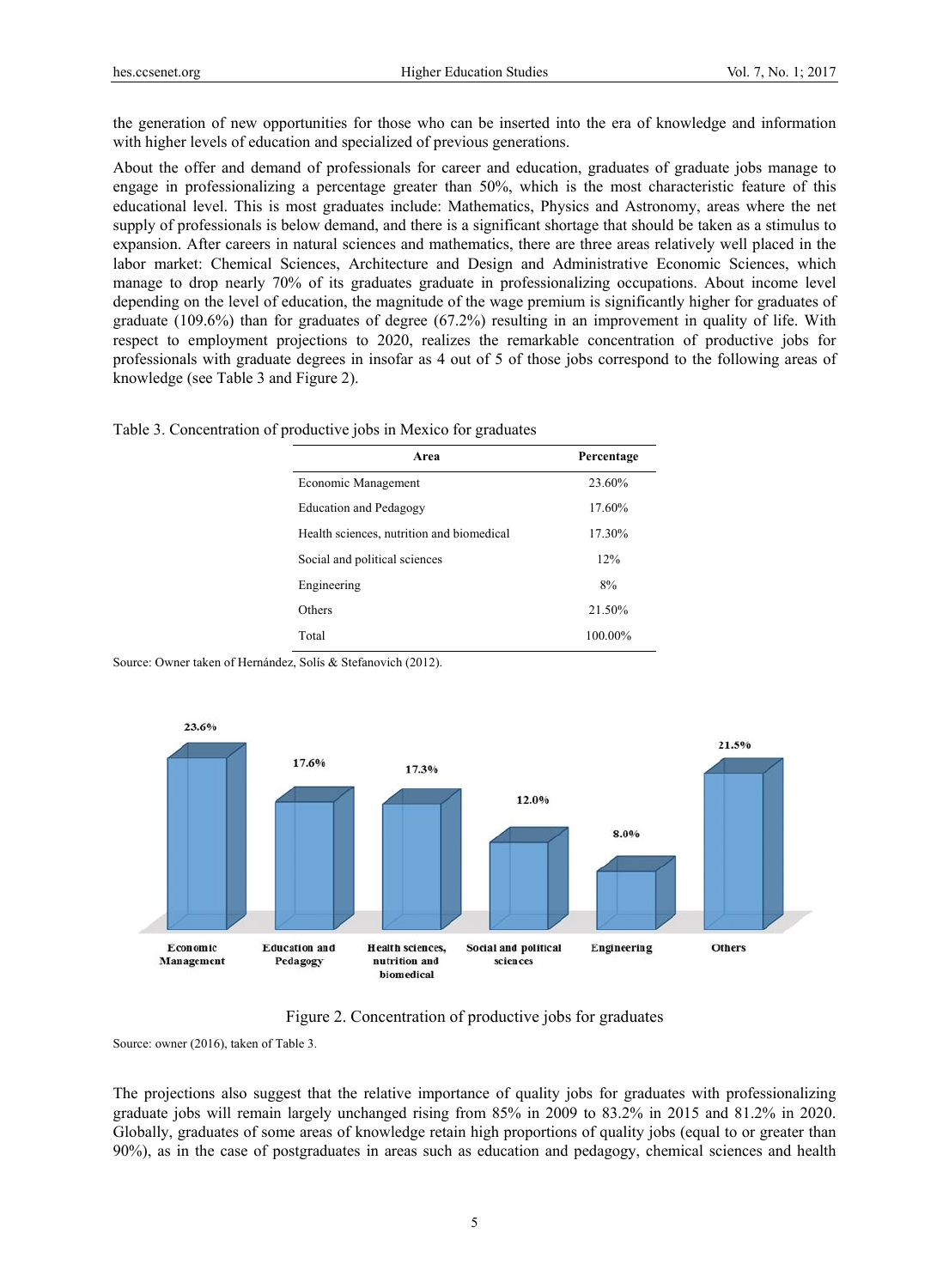sciences, nutrition and biomedical. Meanwhile, graduates of other study areas must face a higher proportion of regular jobs and poor quality (Hernandez, Solis, & Stefanovich, 2012).

In absolute terms, the creation of new quality jobs for postgraduates with professionalizing jobs during the decade, in courses will be 312 thousand jobs and over 80% are open to graduates of the study areas already mentioned: economic sciences-administrative (between 90 y 108 mil); social and political sciences (between 560 y 720 mil), health sciences (45 to 59 mil), engineering (between 35,000 and 49,000), humanities, philosophy and psychology (30 to 37 mil). Thus, the number of jobs for postgraduates will be more dynamic, suggesting the growing preference of employers by professionals with more training than they graduate degree level only. Jobs for graduate will expand at higher rates in the order of 5.6%, 5.9% and 6.7% annually on average between 2009 and 2020. In addition to its dynamism, the profile expected for jobs that graduates play graduate, would tend to maintain high relevance of quality jobs in which 9 out of 10 would continue working in occupations that demand the knowledge acquired in university classrooms even though, in this case also opportunities focus on the same (few) areas of knowledge (Hernandez, Solis, & Stefanovich, 2012). As healthy the educational offer postgraduate courses that are in the field of administration, the public sector reported in 2014 a total of 1473 places offered to graduate students level while the private sector served a total of 3150 in the same period, which means that the public sector serves only 32% of demand, while the private sector provides coverage to 68% of those interested in studying a master's degree in some field of management (ANUIES, 2014). Of the 1473 students who entered a master's degree in the field of administration, in public institutions, 326 were treated in the State of Mexico that is 22% of domestic demand entering the public education system. There are four institutions that serve this demand and stands out from them the Autonomous University of the State of Mexico (See Table 4 and Figure 3).

Table 4. Public institutions that attend the demand to pursue a master's degree in the field of administration 2014 in the State of Mexico

| Institution                                                | <b>Students</b> |
|------------------------------------------------------------|-----------------|
| Autonomous Mexico State University                         | 273             |
| Polytechnic University of the Valley of Mexico             | 40              |
| Technological Institute of Tlalnepantla                    | 9               |
| Technologic of Higher Studies from Coacalco                | 4               |
| Technologic of Higher Studies from Ecatepec (new creation) | In process      |

Source: Owner (2016) taken of ANUIES (2014), Higher Education Statistical Information, and basic statistic of Technologic of Higher Studies from Ecatepec (2016).



Figure 3. Public institutions that attend the demand to pursue a master's degree in the field of administration 2014 in the State of Mexico

Source: Owner(2016), taken of Table 4.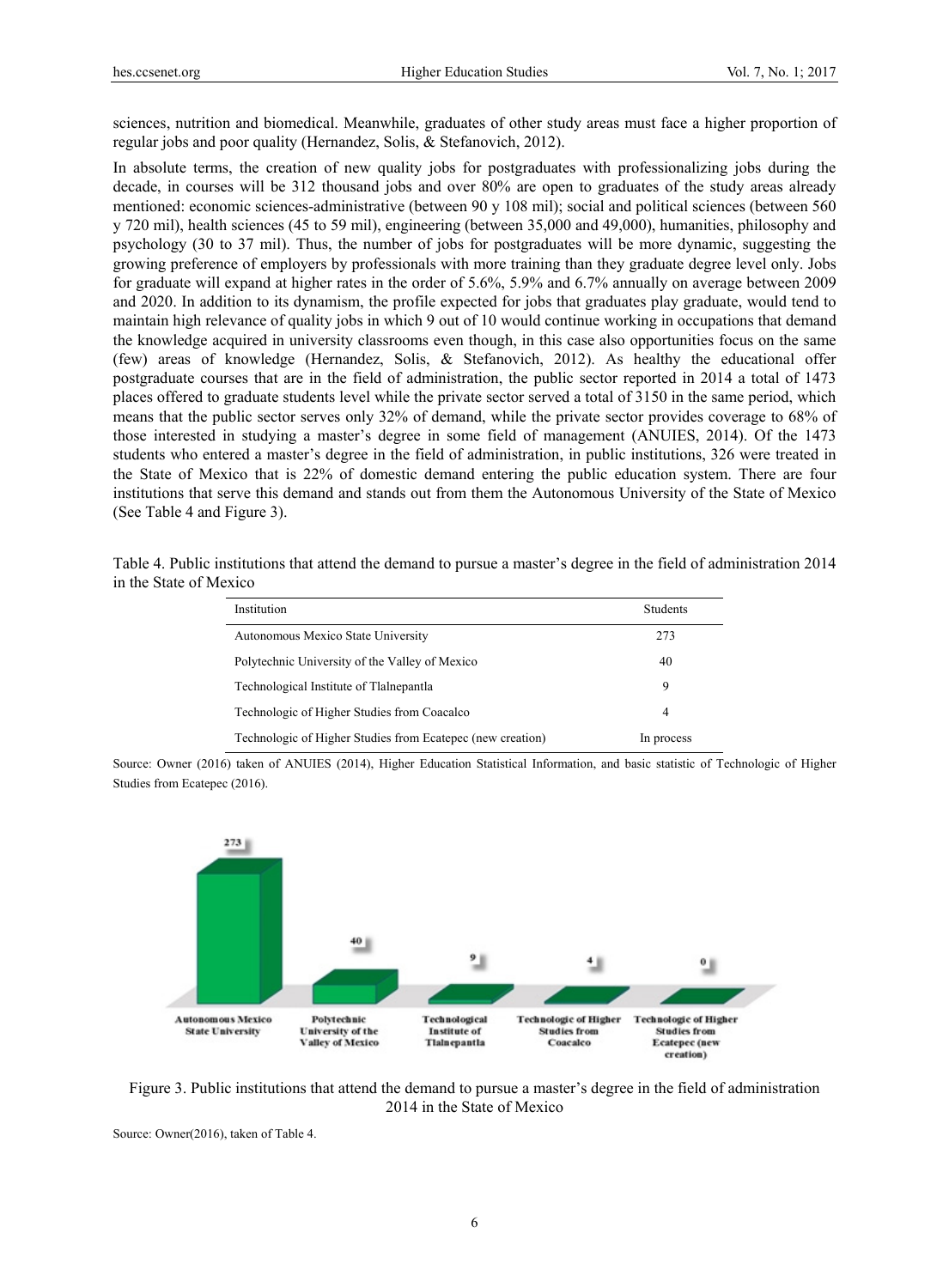In general, of the total national demand for graduate studies in the field of administration, which amounts to 4623 new students, 923 are served in the State of Mexico, which accounts for 20% national and of the 20%, 35% is attended by public institutions and 65% by private institutions, a proportion that is consistent with national number (ANUIES, 2014). The scenario above raised to visualize that although growth expectations in Mexico are discouraging, there is a niche market for graduates of master programs allowing them to aspire to better job opportunities and a better standard of life than those who attend bachelor degree. Add to this the demand for professionals trained in the field of qualified management to meet the challenges that reality has imposed administrative sciences is the highest among the other areas and finally the failure of public institutions in the State of Mexico to provide graduate programs in the field of administration can contribute to the formation of human capital in this area. Reasons considered relevant the management program.

#### *3.4 Impact in the Sustainable*

Sustainability and sustainability from the IHE are aspects that must be understood from two perspectives. On the one hand, it refers to sustainable management of higher education institutions that must do specifically with their contribution to sustainable development as agents of social inclusion and development with all elements of education policy and management transparency involving such responsibility and on the other, as producers specializing in emerging topics that have arisen because of environmental and social problems of the late twentieth century human capital. The first perspective is specifically related to the social responsibility of higher education institutions as catalysts for change, innovation, growth, and local development cooperation was discussed in the previous section. The second perspective refers mainly to curriculum design that allows satisfying the demand for professionals aimed at solving problems related to sustainability and whose variety and complexity has led to new fields of knowledge and has led to the emergence of groups of interdisciplinary, multidisciplinary and transdisciplinary. So that the variety of disciplines that have been linked to problems associated with the notion of sustainability covering both natural sciences and social sciences. The five major fields in which the first emerging topics were organized in the year 2000 are:

- 1) Culture of sustainability
- 2) Management and Government
- 3) Sustainable communities
- 4) Industrial sustainable production

The Industrial production, another key transit towards sustainability and towards a healthy environment. That is an area that must be addressed because it is clearly identified and accepted that the direct causes of the accelerated deterioration of the ecosphere in recent decades have been new technologies emerged from the scientific and technological revolution in the mid-twentieth century. In this field are topics such as industrial ecology; urban industrial pollution; cleaner production and sustainable mining. As you can see the number of issues that fields proposed Medellin (2015), it is indicative of both the complexity involved in the study of sustainability as the need exists to generate specialists in these new fields from institutions higher education where vision is much more interdisciplinary and from where can emerge breaking paradigms and generating proposals for innovation around sustainability as one of the most important drivers of change for society as a whole.

## **4. Context That Guides the Creation of Graduate Programs That Contribute to the Educational Link with the Micro Small and Middle Enterprises (MSME) Sector**

#### *4.1 National Context*

When you start this section, it is worth starting this context with the National Development Plan (2013). In which the proposal is founded. In the national goal III, "Mexico with Quality Education" to ensure comprehensive development of all Mexicans and prepared the best human capital, which will a source of innovation and bring all students to their highest human potential. This goal aims to increase the quality of education so that people have the tools and write your own success story. Moreover, to collaborate with the aim of this project and reaffirming indicated in the NDP, the Law on Science and Technology—CONACYT (2013). Article 2 fractions I to VII, in which are indicated among other things promote the development and linkage of basic science, technological development and associated with updating and improving the quality of education and expanding the frontiers of knowledge innovation and make science, technology and innovation in a key component of the general culture of society. In this sense, the National Quality Graduate Program (PNPC) aims to recognize the training capacity; the methodology is qualitative and quantitative and assesses compliance with standards of relevance and quality. The program, according to the (SC-CONACYT, 2015), is a joint effort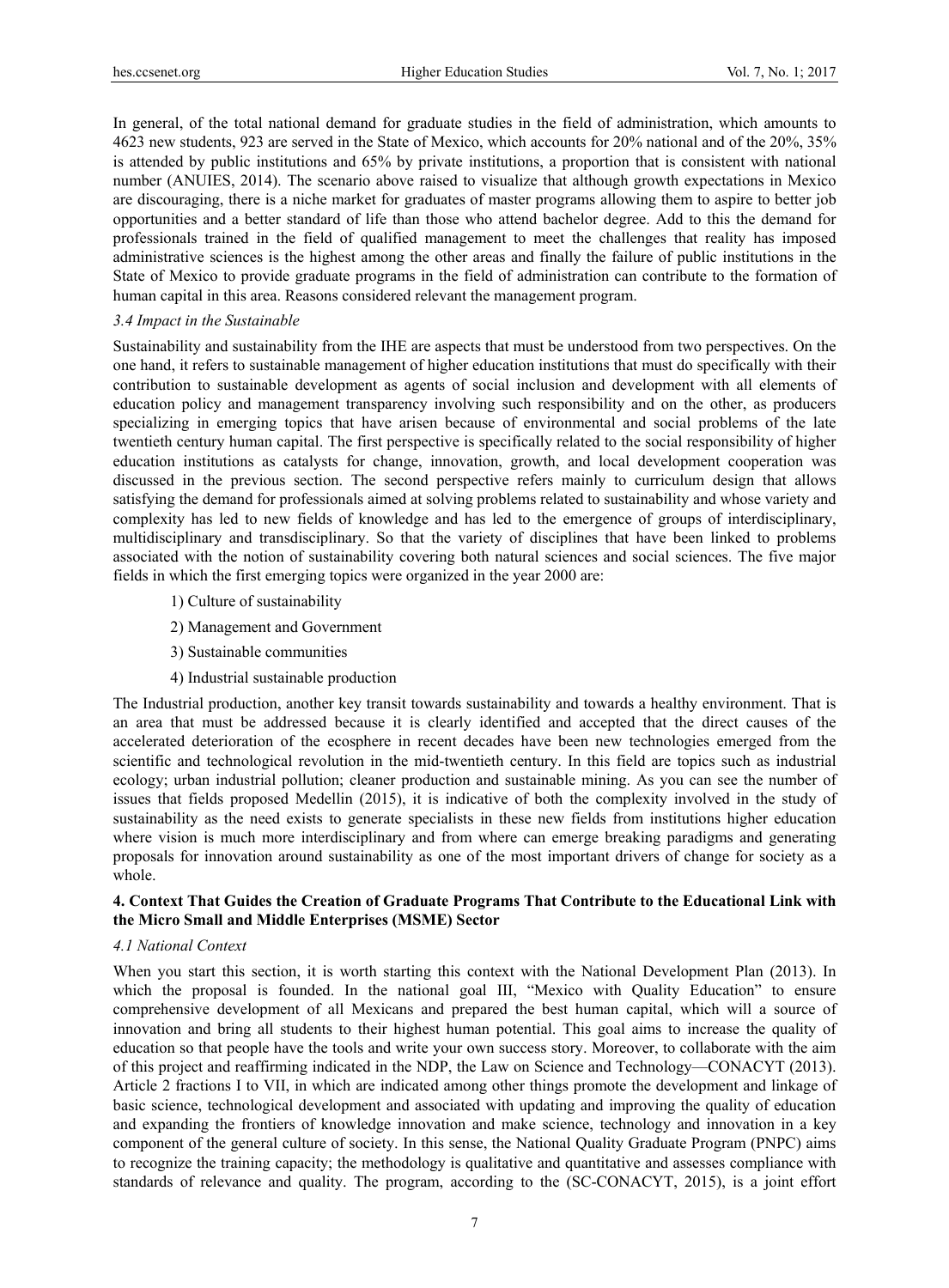between the Secretariat for Higher Education of the Secretariat of public education and the National Council of Science and Technology (CONACYT), which accumulates experience in the evaluation of graduate in Mexico during the past 23 years and takes into account international best practices in the field. In relation to the State of Mexico Government-Plan of development of the State of Mexico (2011) in the section of Government solidarity (Pillar 1), instruments of action and education, draws attention in relation to higher education, the State Government must work together with federal agencies responsible for conducting education in the country, to improve the quality and depth of the knowledge imparted to Mexiquenses. This is because the contents and structural characteristics of the national educational system are predominantly established at the federal level, which confirms the work of CONACYT and the Secretariat of Higher Education of the SEP, as guidelines for the evaluation of graduate programs in Mexico. In addition to this, Objective 1, point 1.1 PDSM indicates the interest of diversifying the supply of graduate programs, as well as the line of action of the progressive state, which aims 11.6 indicates that requires fostering the development of a society of knowledge. All of this confirming and collaborating with the National Development Plan.

## *4.2 International Context*

In a study conducted by ECLAC (2014), it is evident that the situation of education in Mexico, although it has grown in recent years, is still below the average of the OECD countries in important indicators. The educational coverage in Mexico is universal in children between 5 and 14 years old. Tuition fees are like those of the OECD in pre-primary and primary as well as survival rates in primary and lower secondary, overcoming regional averages.

However, in secondary enrollment is below the regional average. In gross rate of 29% is below the average of 42% for the region and 71% for the OECD, Mexico is below the level of the OECD in the school life expectancy, approaching the regional level (13.4 years) (ECLAC, 2014). Indicators show, however, expanded the coverage of education at basic levels, but failed expanding access to secondary and higher education. As noted by Marquez & Mayer (2010). The lag in educational provision in these levels had an impact on those who lacked preparation to increase productivity and therefore get better paying jobs.

#### **5. Study of Public Universities with Graduate Programs Similar Program Administration**

To collaborate with relevant information of the Master of Administration, it is carried out a review, analysis of institutions affiliated to ANUIES with master's programs in the field of administration as well as its programs and research for identify those that have a similar offering this educational program. In this study a total of 66 programs management offered by public institutions which serve various demands in the field of management, but none of them in the field of the Administration. The master's programs were reviewed in soft engineering belonging to the national standard of quality graduate CONACYT and found that they cater mainly processes and issues related to quality, but are not oriented to management. However, the Technologic of Higher Studies from Monterrey (new creation), has a graduate of this cut, while the Autonomous University of Hidalgo, the Polytechnic University of Pachuca, the National Polytechnic Institute, the Autonomous Metropolitan University and the National Autonomous University of Mexico have already initiated the necessary actions to offer such graduate programs or implement programs that enable them to link their production of human capital and technological innovation with the productive, social sector and government. In this vein and in response to the demand for managers linking the various economic sectors for the transfer of knowledge and technological innovation are presented below to universities with similar programs Administration according the Table 5.

| <b>State</b>              | University                                | Prograde program                |  |
|---------------------------|-------------------------------------------|---------------------------------|--|
|                           | Technological Institute of Aguascalientes | Master of Science in Management |  |
| Aguascalientes            | Autonomous University of Aguascalientes   | Master in administration        |  |
|                           | Autonomous University of Baja California  | Master in administration        |  |
| Baja California           | Technological Institute of Tijuana        | Master in administration        |  |
| Baja<br>California<br>sur | Technological Institute of Peace          | Master of Science in Management |  |
| Campeche                  | Autonomous University of Campeche         | Master of management innovation |  |
| Chihuahua                 | Technological Institute of Chihuahua      | Master in administration        |  |

Table 5. Public universities with graduate programs related to management program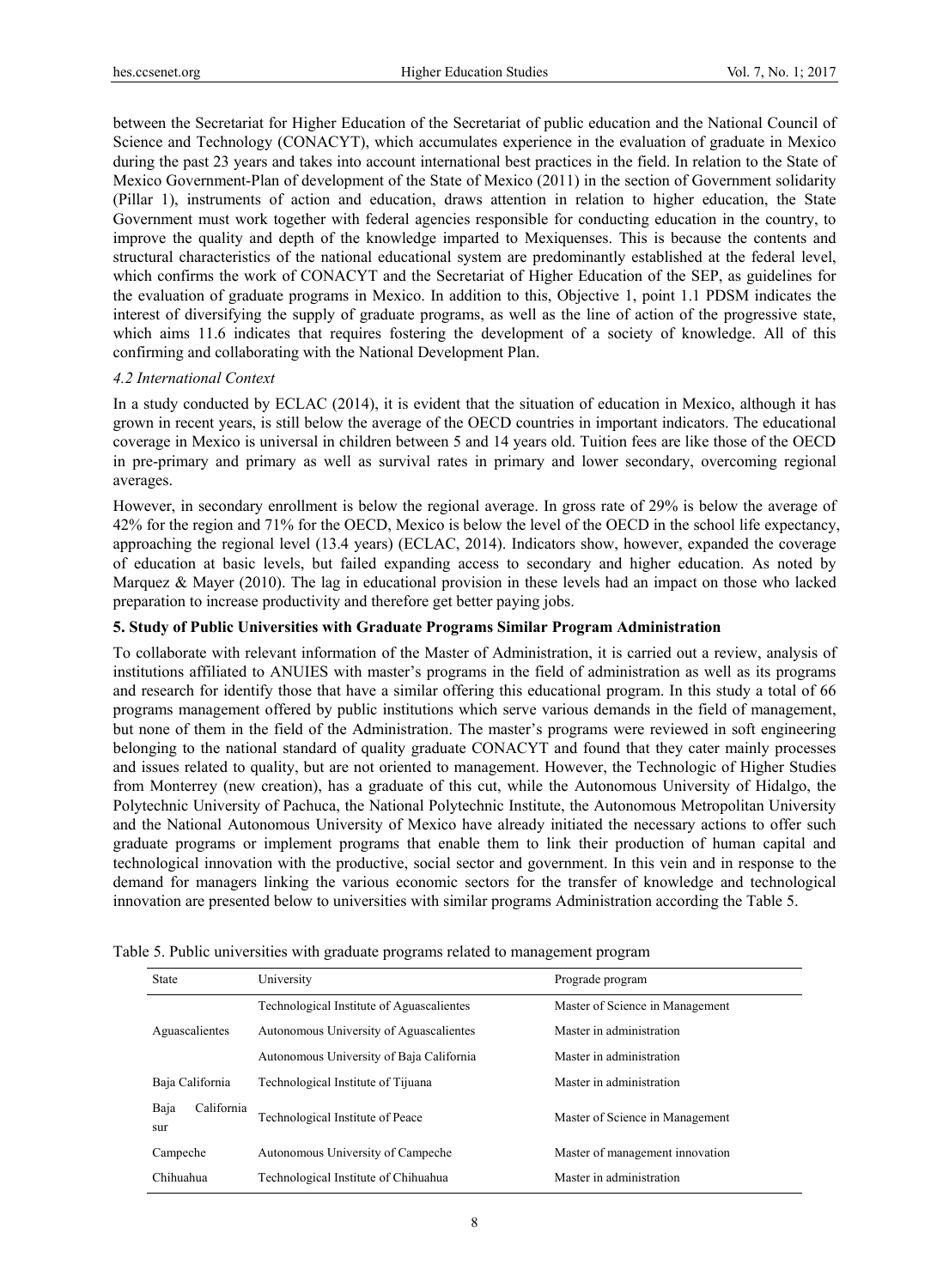|                  | Autonomous University of Chihuahua                  | Master in administration                                                                           |
|------------------|-----------------------------------------------------|----------------------------------------------------------------------------------------------------|
|                  | Technological Institute of Ciudad Cuauhtémoc        | Master in administration                                                                           |
|                  | Autonomous University of Ciudad Juarez              | Master in administration                                                                           |
| Coahuila         | Autonomous University of Coahuila                   | Master in administration                                                                           |
|                  | National Autonomous University of Mexico            | Master in administration                                                                           |
| Distrito Federal | National Polytechnic Institute                      | Master in administration                                                                           |
| Guanajuato       | University of Guanajuato                            | Master in administration                                                                           |
| Guerrero         | Autonomous University of Guerrero                   | Master in administration                                                                           |
| Hidalgo          | University Autonomous of the State of Hidalgo       | Master in administration                                                                           |
|                  | University of Guadalajara                           | Management and regional management                                                                 |
|                  | University of Guadalajara                           | Master in administration                                                                           |
| Jalisco          | Superior Technological Institute of Puerto Vallarta | Master in administration                                                                           |
|                  | Technologic of Higher Studies from Coacalco         | Master in administration                                                                           |
|                  | Technological Institute of Tlalnepantla             | Master in administration                                                                           |
|                  | Autonomous University of the State of Mexico        | MBA (business, marketing, human resources,<br>supply chain system                                  |
| Estado de México | Polytechnic University of the Valley of Mexico      | Master in administration                                                                           |
| Michoacán        | Michoacana University of San Nicolás de Hidalgo     | Master in administration                                                                           |
| Morelos          | Technological Institute of Zacatepec                | Master in administration                                                                           |
|                  | Autonomous University of Nuevo Leon                 | Master with a concentration in (general<br>administration or international trade                   |
| Nuevo León       | Autonomous University of Nuevo Leon                 | Master with a concentration in (public<br>administration or marketing or international<br>business |
|                  | Technological Institute of Oaxaca                   | Master in administration                                                                           |
| Oaxaca           | Benito Juárez Autonomous University of Oaxaca       | Master in administration                                                                           |
|                  | Autonomous University of Puebla                     | Master in administration                                                                           |
| Puebla           | Technological Institute of Tehuacan                 | Master in administration                                                                           |
| Ouerétaro        | Autonomous University of Queretaro                  | Master in administration                                                                           |
|                  |                                                     | Master in administration                                                                           |
| San Luis Potosí  | Autonomous University of San Luis Potosi            | Expertise in strategic planning and innovation                                                     |
|                  | University of the West                              | Master in administration                                                                           |
| Sinaloa          | Autonomous University of Sinaloa                    | Master of Strategic Management                                                                     |
|                  | Technological Institute of Sonora                   | Master in administration                                                                           |
|                  | Higher Technological Institute of Cajeme            | Master in administration                                                                           |
|                  | Technological Institute of Hermosillo               | Master in administration                                                                           |
|                  | University of Sonora                                | Master in administration                                                                           |
| Sonora           | Technological Institute of Nogales                  | Master of Science in Management                                                                    |
| Tabasco          | Autonomous University of Tabasco                    | Master in administration                                                                           |
| Tamaulipas       | Autonomous University of Tamaulipas                 | Master in administration                                                                           |
| Tlaxcala         | Autonomous University of Tlaxcala                   | Master in administration                                                                           |
| Veracruz         | Veracruzana University                              | Master in administration                                                                           |
| Yucatán          | Technological Institute of Merida                   | Master in administration                                                                           |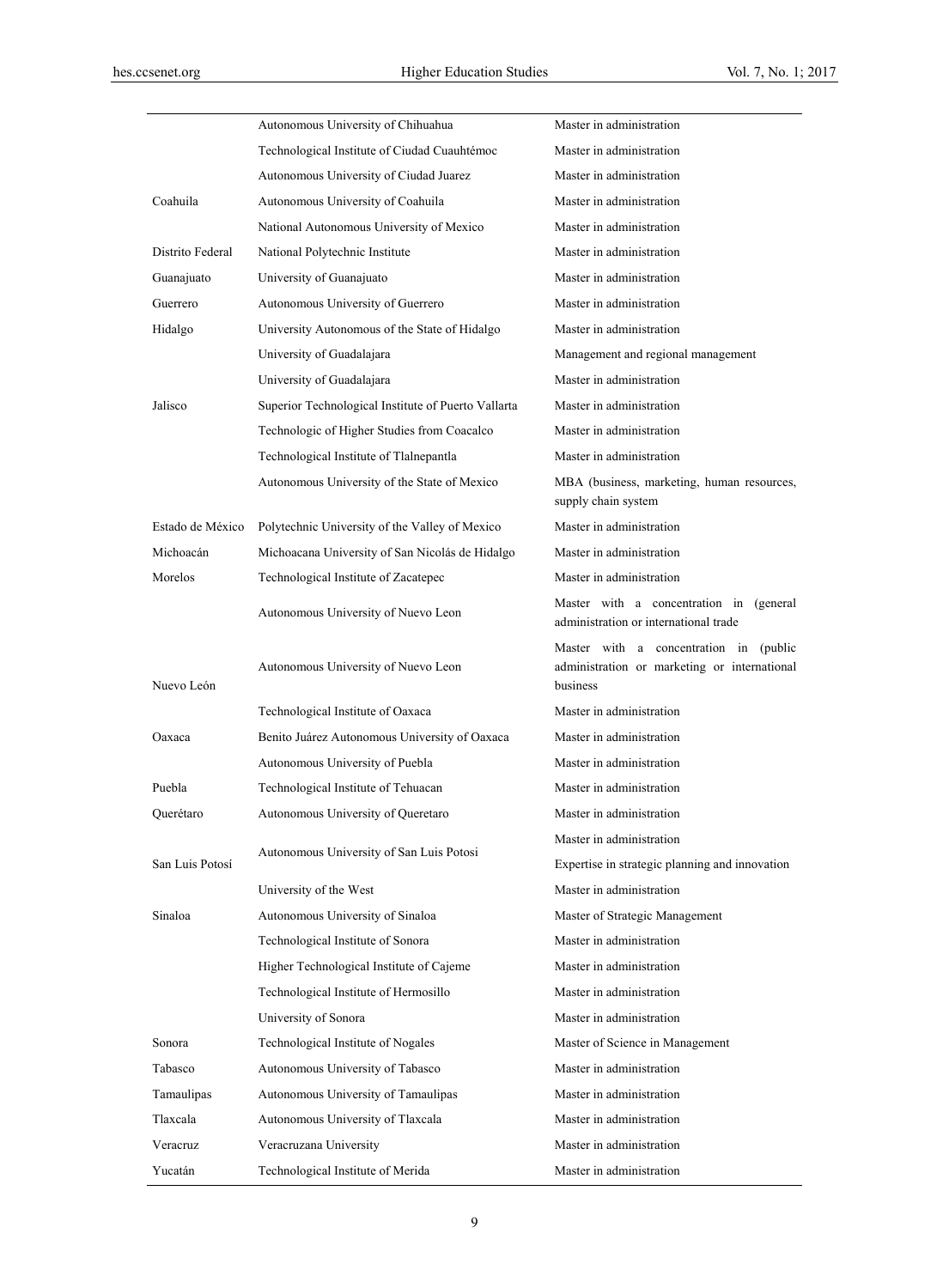|           | Autonomous University of Yucatan     | Master in administration |  |
|-----------|--------------------------------------|--------------------------|--|
|           | Technological Institute of Zacatecas | Master in administration |  |
| Zacatecas | Autonomous University of Zacatecas   | Master in administration |  |

Source: (ANUIES, 2014), public universities with graduate programs related to master in management.

From this relationship, it is presented in Table 5, the National Program of Quality Prograde (NPQP) seven universities in six states of the Mexican Republic (See Table 6 and Figure 4). It is resulting in an urgent need to generate Masters with the guidance proposed in this work.

Table 6. Programs of management master recognized by National Program of Quality Prograde of CONACYT

| <b>State</b>     | University                                                                  | <b>NPOP</b> |
|------------------|-----------------------------------------------------------------------------|-------------|
| Aguascalientes   | Autonomous University of Aguascalientes                                     |             |
| Baja California  | Autonomous University of Baja California                                    |             |
| Chihuahua        | Autonomous University of Chihuahua / Autonomous University of Ciudad Juárez |             |
| Ciudad de Mexico | National Polytechnic Institute                                              |             |
| Hidalgo          | Autonomous University of Hidalgo                                            |             |
| Estado de Mexico | Autonomous university of state Mexico                                       |             |

Source: SC-CONACYT (2015), Consultations system, Programs of Management master recognized by National Program of Quality Prograde of CONACYT.





Source: SC-CONACYT (2015), Consultations system, Programs of Management master recognized by National Program of Quality Prograde of CONACYT.

#### **6. The Management and Its Collaboration with the National Productive Development**

Following the integration of historical, conceptual and contextual information of the administration in the national and international, poured into the above context, be must analyze, synthesize and link knowledge to align to pursuing government authorities and agencies directly involved in strengthening collaboration with the productive and development of the country. In this sense, the "Forum contributions to strengthen innovation in sectors and regions" held in April 2015, provides three of them contribute directly to this research, which are:

1) It is necessary to strengthen the link between academia and industry to generate skills and knowledge to achieve impact on competitiveness, respond to needs and opportunities.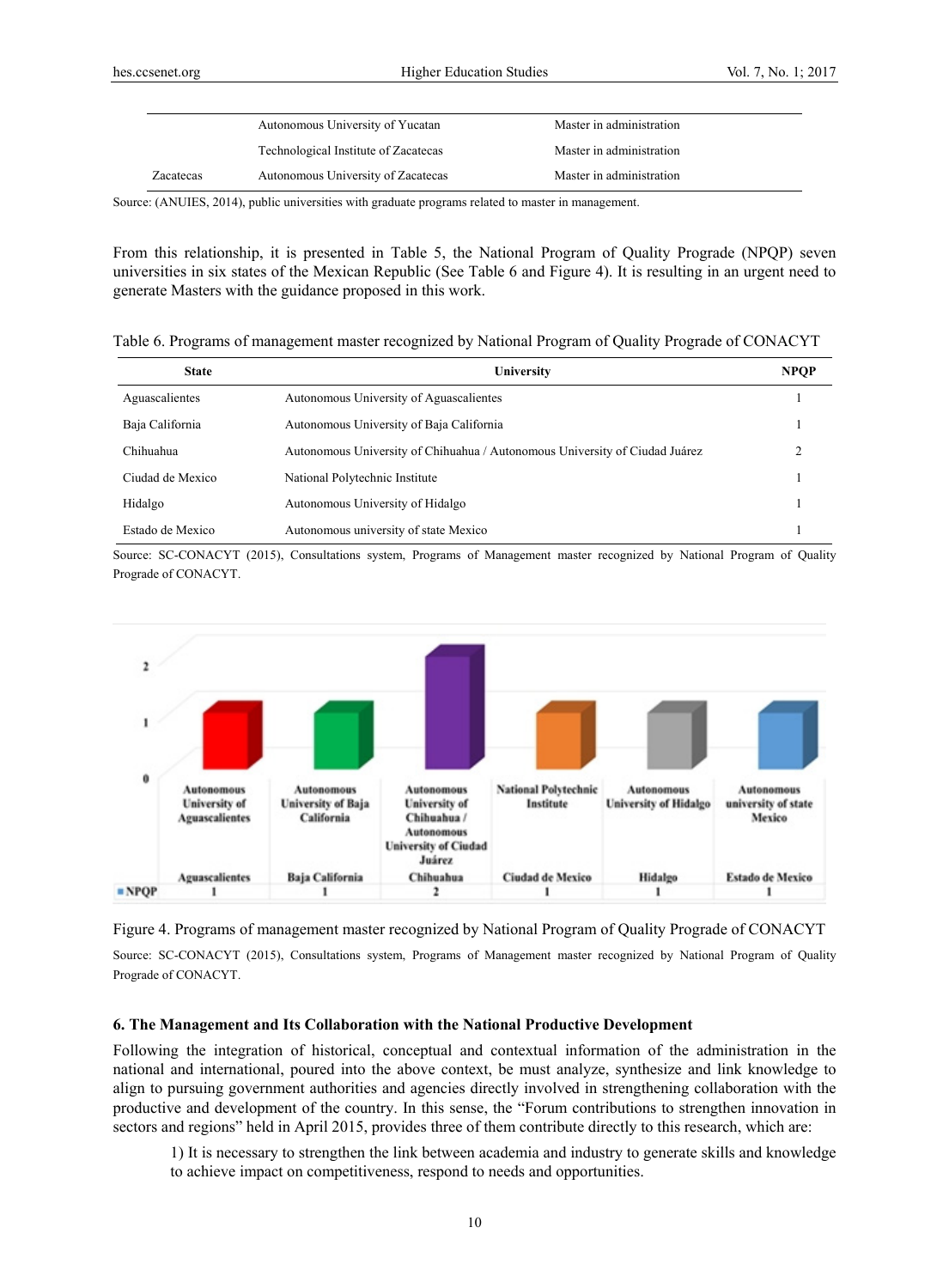2) Building innovative capacity in specific sectors to interconnect the relevant actors to increase the social economic value added and productive organizations in the country. Taking advantage, especially those in industries with higher economic growth to benefit from faster way of policies and investments.

3) The effective articulation between academia and productive through strategic common agenda with dual education that holistically across the main challenges and opportunities.

This means that the administration has a direct impact on the interconnection to increase economic value added actors, and very specifically the CONACYT has identified the priority demands of the country based on the National Development Plan to which it has targeted financial support to help achieve national goals.

The National Technologic of Mexico in accordance with CONACYT, oriented with the Development National Plan to guide educational programs offered by technical institutes with the four strategic sectors (see Figure 5) that were derived from this reform: these are: Aeronautics, Agribusiness, Automotive and Energy and transversely: Information Technology and Communication, environmental science and sustainability, Nanotechnology and New materials (Angulo Guerrero, 2015).



Figure 5. Strategic sectors for technological development

Source: Owner (2016) taken of Guerrero (2015).

Technological innovation in strategic sectors is a task that is driven through hard engineering and graduate studies in these areas. However, the generation of scientific knowledge aimed at strengthening strategic sectors, also involves a number of activities Administration which necessarily generates a demand for specialists in the field of management of technological innovation, according to Medellin (2015), amounts to some 48,000 knowledge workers and innovation.

## **7. Proposed Graduate Program in Management**

In this section the result of analysis and interpretation of the collected data is captured, all collaborate in its structure and foundation. From the above results and proposed program is presented. To presented below matrix congruence where the proposal to integrate the program MBA National Program of Quality Posgrade (NPQP) is based, this conditioning, to monitor this and execution proposal, and monitoring and evolution of this program, as recommended by the CONACYT. In this matrix (see Table 7), it is positioned as a central part one of the objectives according to program administration and contributions and guidelines expressed in the conference "National Day of Innovation and Competitiveness" and Forum "contributions to strengthen innovation in sectors and regions", on "Challenges of technological convergence for regional development" and "strategic sectors for technological development" themselves which added to previous research of this paper, throw the rationale for the program in administration, this collaborate with of the objective of the Special Program of Science, Technology and Innovation (SPSTI - PECiTI).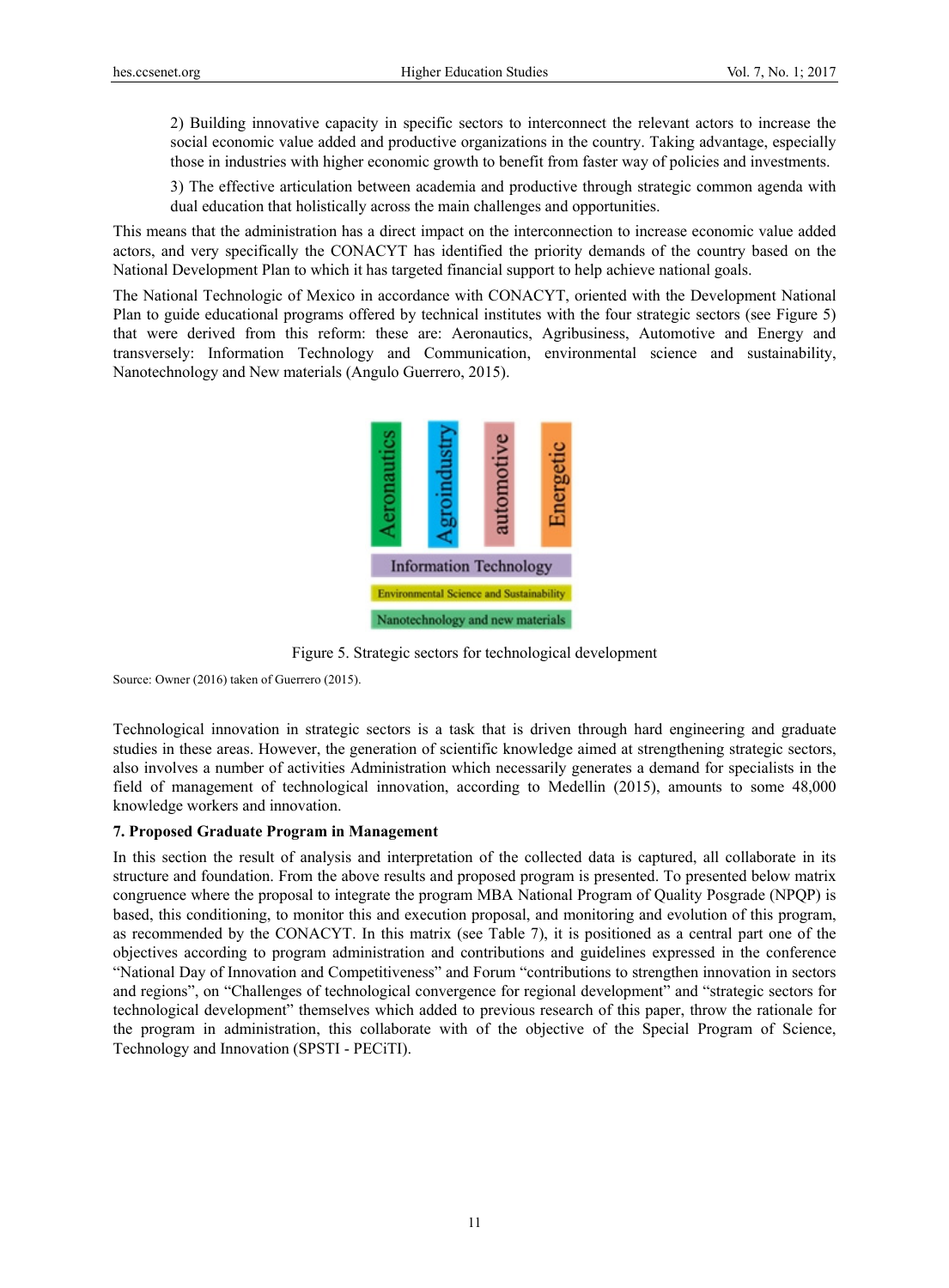| SPSTI-PECiTI objectives<br>related to the program<br>administration | Challenges of technological<br>convergence for regional<br>development                                                                                                                                                                                                                                                                                | Strategic sectors for technological<br>development                                                                                                                                                | Proposed program | Lines of<br>investigation<br>(Proposal)                                                                         |
|---------------------------------------------------------------------|-------------------------------------------------------------------------------------------------------------------------------------------------------------------------------------------------------------------------------------------------------------------------------------------------------------------------------------------------------|---------------------------------------------------------------------------------------------------------------------------------------------------------------------------------------------------|------------------|-----------------------------------------------------------------------------------------------------------------|
| Strengthen regional<br>development                                  | Scientific<br>innovation<br>and<br>capacities<br>Innovation<br>capabilities<br>in<br>Electronics and Information<br>Technology<br>Innovation<br>capabilities<br>in<br>automotive sector.<br>capabilities<br>Innovation<br>in<br>biotechnology<br>Innovation<br>capabilities<br>in<br>aerospace industry<br>Pharmaceutical<br>innovation<br>capacities | Aeronautics<br>Energetic<br>٠<br>Agroindustry<br>٠<br>Automotive<br>٠<br>Transversals<br><b>Information Technologies</b><br>Social and environmental sciences<br>Nanotechnology and new materials | Management       | Management<br>of<br>Technological<br>Innovation<br>applied<br>to<br>Productive<br>Regional<br><b>Structures</b> |

## Table 7. Matrix congruence to incorporate a master in administration in the State of Mexico

Source: Owner (2016) taken of Law on Science and Technology-CONACYT, (2013) y Guerrero (2015).

On the other hand, is presented in the Table 8, the theoretical conceptualization of the research proposed.

## Table 8. Conceptualization of the research line

| Program                 | Research line     | Concept                                                                                                                 |
|-------------------------|-------------------|-------------------------------------------------------------------------------------------------------------------------|
| Master in<br>Management |                   | <b>Management.</b> Search through people (as institutional directors, managers, producers, consultants and              |
|                         |                   | experts) to improve productivity and thus the competitiveness of enterprises. Optimal management                        |
|                         |                   | does not seek only to make things better, the most important thing is to do things better and in that                   |
|                         |                   | sense, it is necessary to identify the factors that influence the success of management (León, 2007)                    |
|                         | Management of     | <b>Technological innovation.</b> The first application of science and technology in a new direction,                    |
|                         | Technological     | followed by a commercial success (OECD, 1971), transformation of an idea into a salable product or                      |
|                         |                   | Innovation applied to new or improved equipment; in an operating process in industry or trade, or a new methodology for |
|                         |                   | Production Regional social organization (Medisan, 2000)                                                                 |
|                         | <b>Structures</b> | <b>Regional Productive structures.</b> They are those branches or companies closely related, that produce a             |
|                         |                   | good or service within the borders of a region that surpasses the needs of local consumption, in                        |
|                         |                   | addition to those branches or sectors it maintains relations with public or private institutions, these                 |
|                         |                   | involved in some phase of product development or provision of services, and whose activity affects                      |
|                         |                   | results related sectors (Semitiel & Noguera, 2004) (Bravo, 1977)                                                        |

Source: Owner (2016).

The preved results in the proposal postgraduate are the next:

- Collaborate with specialized demand in the productive sector human resources
- Management link between companies
- It seeks to improve the productivity and competitiveness of enterprises
- Develop and promote sustainable management, through the Information Technologies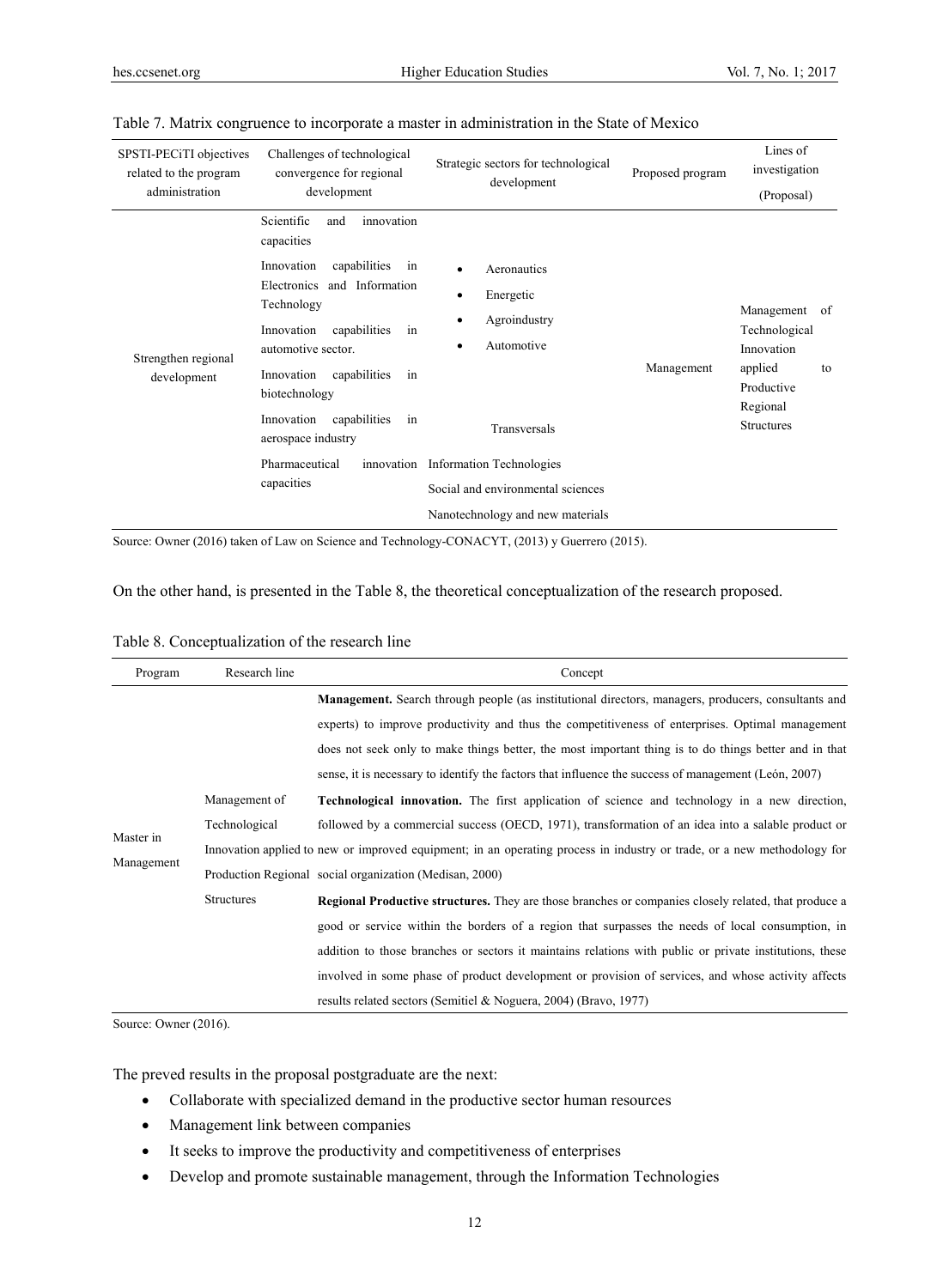- Collaborate with research investigations
- Publication of articles and books, derived from scientific research projects and technological
- Transfer of knowledge and contribution to regional development
- Business Incubation
- Incorporated employment sectors in both academic and professional
- To promote leadership by graduates and their contribution to social development
- Participation in academic and professional societies
- Participation in networks of knowledge and training of qualified human resources in non-academic environments

## **8. Conclusion**

The link between the business sector of Small and Medium Enterprises with the education sector are a way to stimulate the economy of regions, however, it is necessary that studies the context be made to create strategies between the two sectors and can generate a virtuous circle in which wealth is generated and this is distributed between society, business, educational and governmental sector. This is done through a process of identifying the needs of the business sector, and through these skilled, generate innovation in production processes of the companies, and achieve collaborate with its development, growth and permanence. As shown in the statistics according the INEGI (2014) the MSME includes over 90% of the total number of companies in Mexico, which represents a potential for economic growth, however, until now they have not generated strategies to increase their participation in the economics of the country, which means that the education sector is in a situation of opportunity as it can generate proposals that contribute to the growth and permanence of this sector.

### **References**

- Angulo, G. O. (2015). La Vinculación en los Institutos Tecnológicos. In *Seminario internacional de vinculación; modelos y experiencias de organización y gestión*. México.
- ANUIES. (2014). *Información Estadística de Educación Superior*. Retrieved from http://www.anuies.mx/informacion-y-servicios/informacion-estadistica-de-educacion-superior
- Bravo, M. M. (2000). La educación superior ante los desafíos de la sustentabilidad. In P. M. Milán, & L. M. Nieto (Eds.), *La producción de conocimiento sobre la sostenibilidad: Tópicos emergentes* (pp. 77-98). México: Asociación Nacional de Universidades e Instituciones de Educacion Superior.
- Bravo. (1977). *Estructura productiva regional*. Chile.
- Castañeda. (2010). La política tributaria mexicana y su relación con el contexto económico, político y social desde la crisis de la deuda externa. *Investigación económica*, 121-169.
- Certo, S., & Certo, T. (2012). *Modern Management, Concepts and Skills*. USA: Prentice Hall.
- Chiavenato, I. (2004). *Introducción a la Teoría General de la Administración*. McGraw-Hill Interamericana.
- Coordinación Nacional del Posgrado. (2014). *El Posgrado en las Instituciones de Educación Superior afiliadas a la ANFECA*. Guanajuato: ANFECA.
- ECLAC. (2014). *Hacia una política de innovación eficiente en America Latina*. CEPAL.
- Education USA. (2015). *United States Departament of State*. Retrieved from http://www.educationusa.info/help/in-person.php
- Gobierno del Estado de México. (2012). *Constitución Política del Estado Libre y Soberano de México*. Toluca: Gobierno del Estado de México.
- Hernández Laos, E., & llamas, H. I. (2006). *Mercado laboral y capacitación. Un análisis regional para México*. México: Plaza y Valdés S.A. de C.V.
- Hernández Laos, E., Garro, B. N., & Llamas, H. I. (2000). *Productividad y mercado de trabajo en México*. México: Plaza y Valdés, S.A. de C.V.
- Hernández Laos, E., Solís Rosales, R., & Stefanovich, H. A. (2012). *Mercado laboral de profesionistas en México. Diagnóstico (2000-2009) y prospectiva (2010-2020)*. México: Asociación nacional de universidades e instituciones de educación superior.
- Hitt, M., Black, S., & Porter, L. (2006). Administración. *Pearson Educación*.